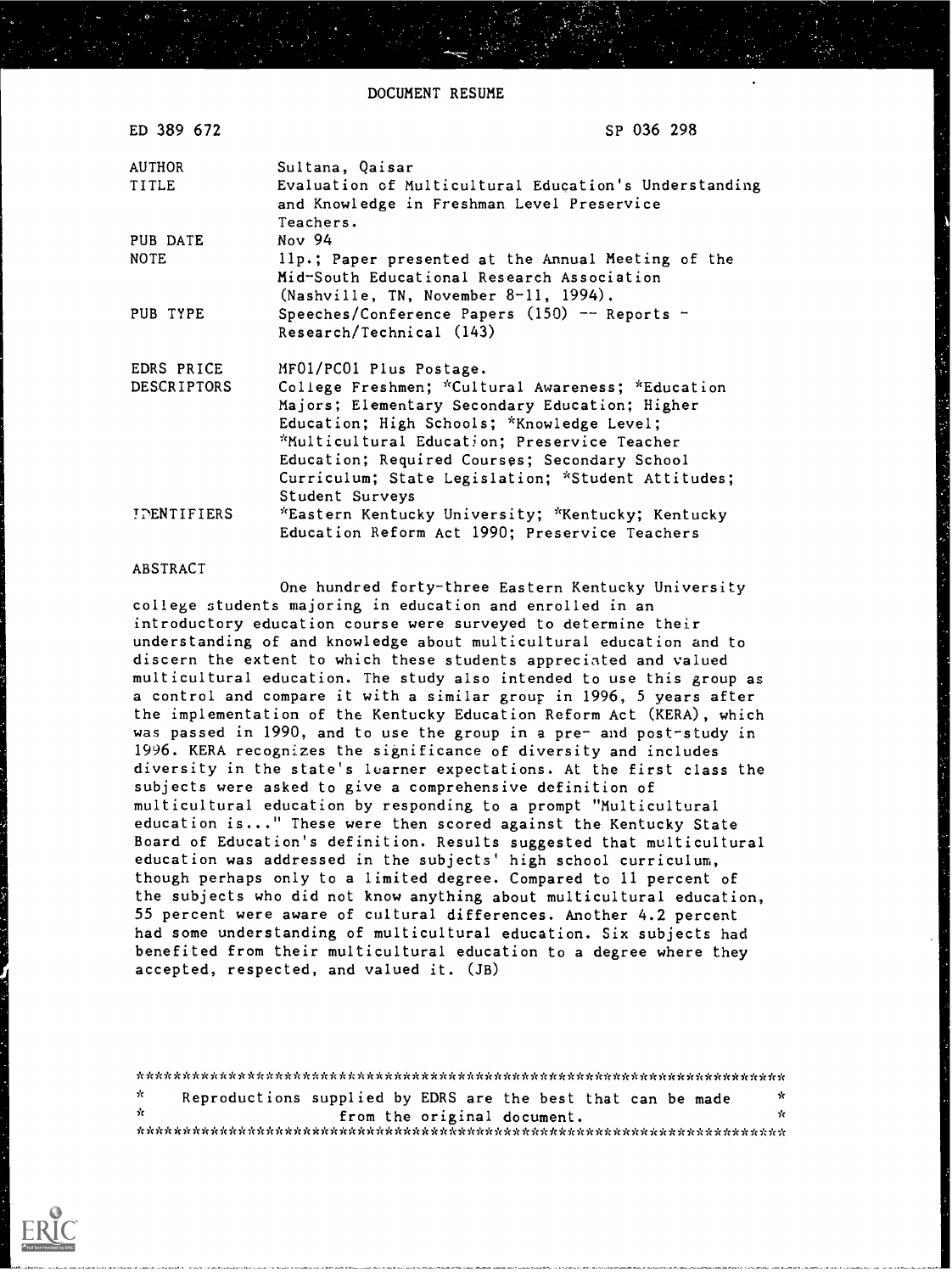# "EVALUATION OF MULTICULTURAL EDUCATION'S UNDERSTANDING AND KNOWLEDGE IN FRESHMEN LEVEL PRESERVICE TEACHERS"

by

Qaisar Sultana

# Eastern Kentucky University Richmond, Ky.

presented

J S DEPARTMENT OF EDUCATION EDUCATIONAL RESOURCES INFORMATION<br>- CENTER (ERIC)<br>- This document has been recruiting as<br>- This indifficult for prison or organization

 $\Box$  . Minor changes have been made to<br>merove reproduction quality

 $\bullet$  , p. lines of view on coloniens stated is they applicant to provide a the state of the state of provident in the original of the state of provident in the state of providence of providence of providence of providence

PERMISSION TO REPRODUCE THIS MATERIAL HAS BEEN GRANTED BY

 $\subset$ Seltana

TO THE EDUCATIONAL RESOURCES INFORMATION CENTER iERICI

The Annual Meeting of the

at

Mid-South Educational Research Association

Nashville, TN.

November 8-11, 1994

BEST COPY AVAILABLE

36298

 $\bullet$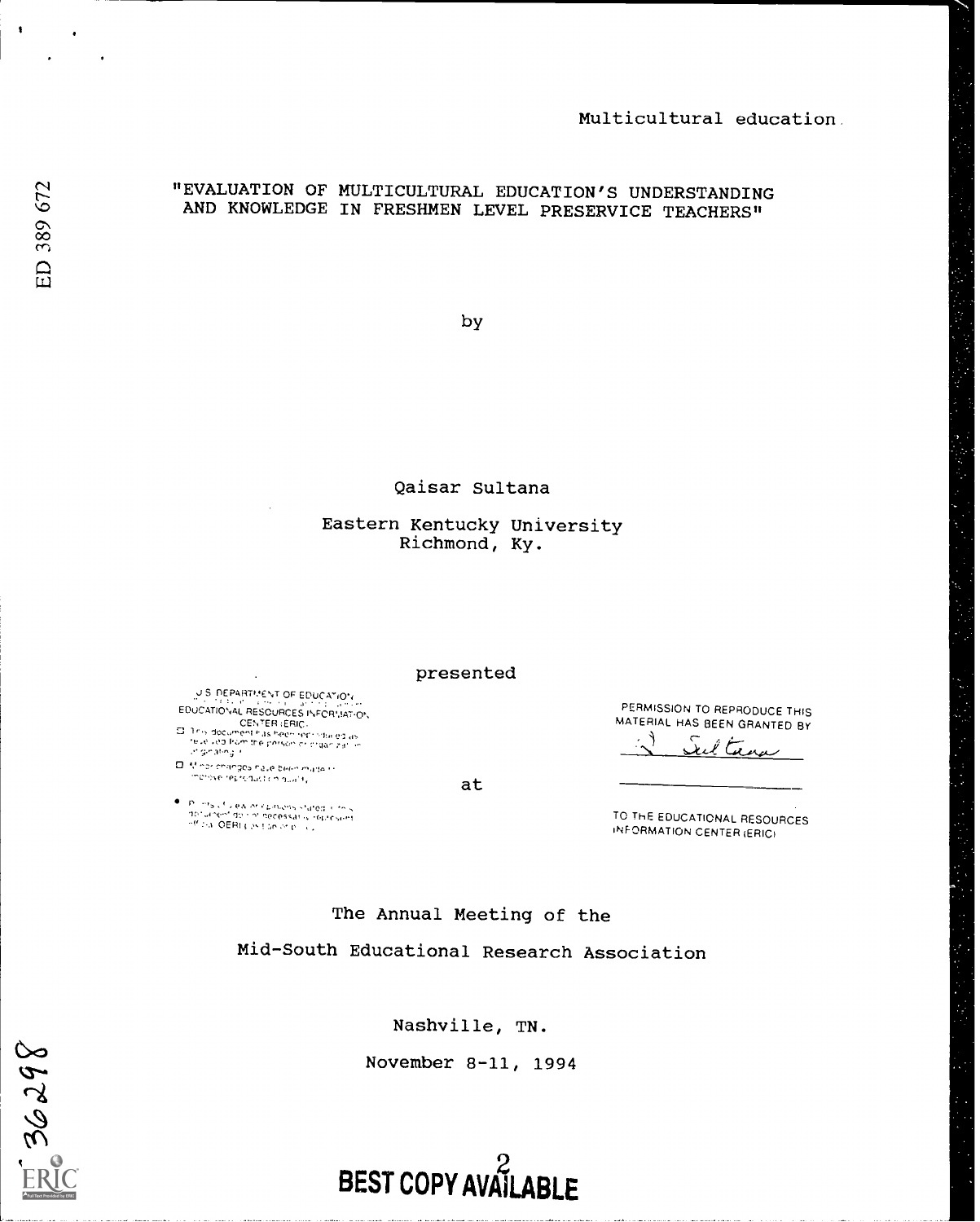#### $\mathcal{L}$  and  $\mathcal{L}$

### Acknowledgement

The researcher acknowledges the contribution of Peggy Blanton, a middle grade school teacher in Scott County, Tammy Gabbard, Special Education Early school teacher in Scott County, Tammy Gabbard, Special Education Early Childhood Program Coordinator in Rockcastle County, and Margaret King, a high school teacher of the emotionally behaviorally disabled in Madison County, for their assistance in the development of the scoring rubric. Peggy Blanton and Tammy Gabbard also assisted the researcher with the scoring of the definitions written by the subjects. The researcher acknowledges with gratitude their assistance.

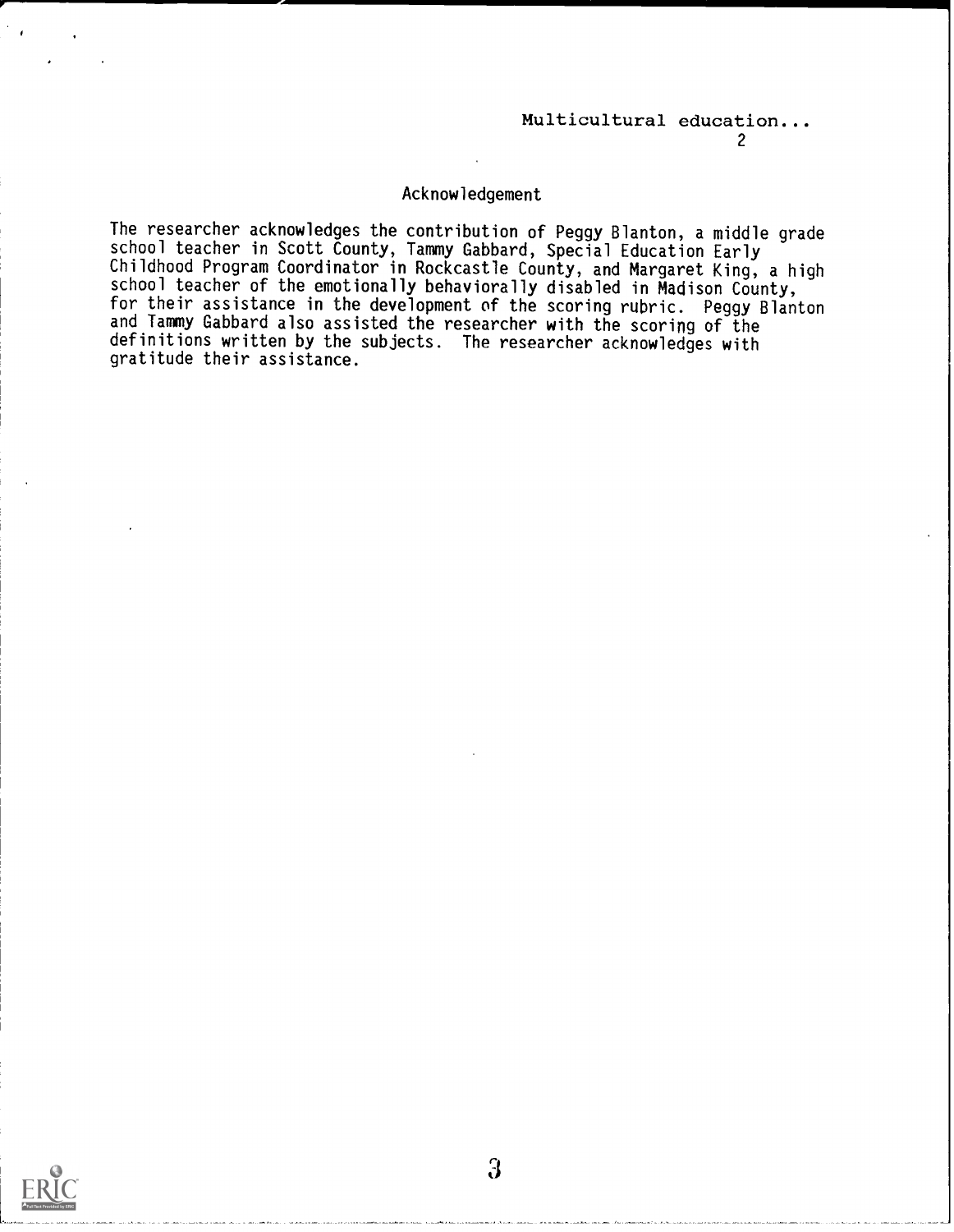$\mathcal{S}$  and  $\mathcal{S}$ 

The demographic change occurring in the United States is now a well established fact. The color change in the U. S. population is contributed primarily by three factors: (a) failure to control illegal immigration, (b) relatively liberal immigration policies for the some foreign nationals, and, (c) the economic necessities. The legal and illegal immigration has resulted in a large Hispanic and Asian population, both of which are growing at a rapid rate. The predominantly caucasian population of the U. S. is gradually declining while the olive, yellow, brown, and black color populations are increasing in number.

A more important change is in the area of economics. The United States, which until very recently declared an economic boycott of countries that violated human rights, is now anxious to establish closer economic ties with the same countries. The economic interdependence is changing our world posture.

The demographic change and the economic shift, combined with the technological revolution, has changed the landscape of our country. A vast country which had enjoyed the security and privacy provided by the Atlantic on one side and the Pacific on the other and which had espoused the foreign policy of "isolationism" has found itself intertwined with foreign cultures and foreign economies.

The emerging "New Face of America" has challenged the education system. Since the publication of A Nation At Risk. report of the Commission on Excellence in Education in 1983, many recommendations have been made to improve education standards and educational system in the country. Multicultural education is one of the goals of educational reform. The American Association of Colleges of Teacher Education (AACTE) adopted multicultural education as a policy. It was also adopted by the National Council for the Accreditation of Teacher Education (NCATE). The Kentucky Education Reform Act (KERA), passed in 1992, also recognized the significance of diversity and included it in its learners' expectations.

To oversee the multicultural education component of the reform a Multicultural Education Branch has been established at the Kentucky Department of Education. This branch developed a definition of multicultural education which was approved by the Kentucky State Board of Elementary and Secondary Education. This definition articulates the State's philosophy of multicultural education as follows:

> Multicultural education means interdisciplinary, cross-curricular education which prepares students to live, learn, and work together to achieve common goals in a culturally diverse world. It enables all students to be aware of and affirmed in their own cultural roots and allows all students to understand and value diversity, fostering appreciation, respect, and understanding for persons of different backgrounds. It prepares students to live fruitful lives in an increasingly global society with decreasing borders.



4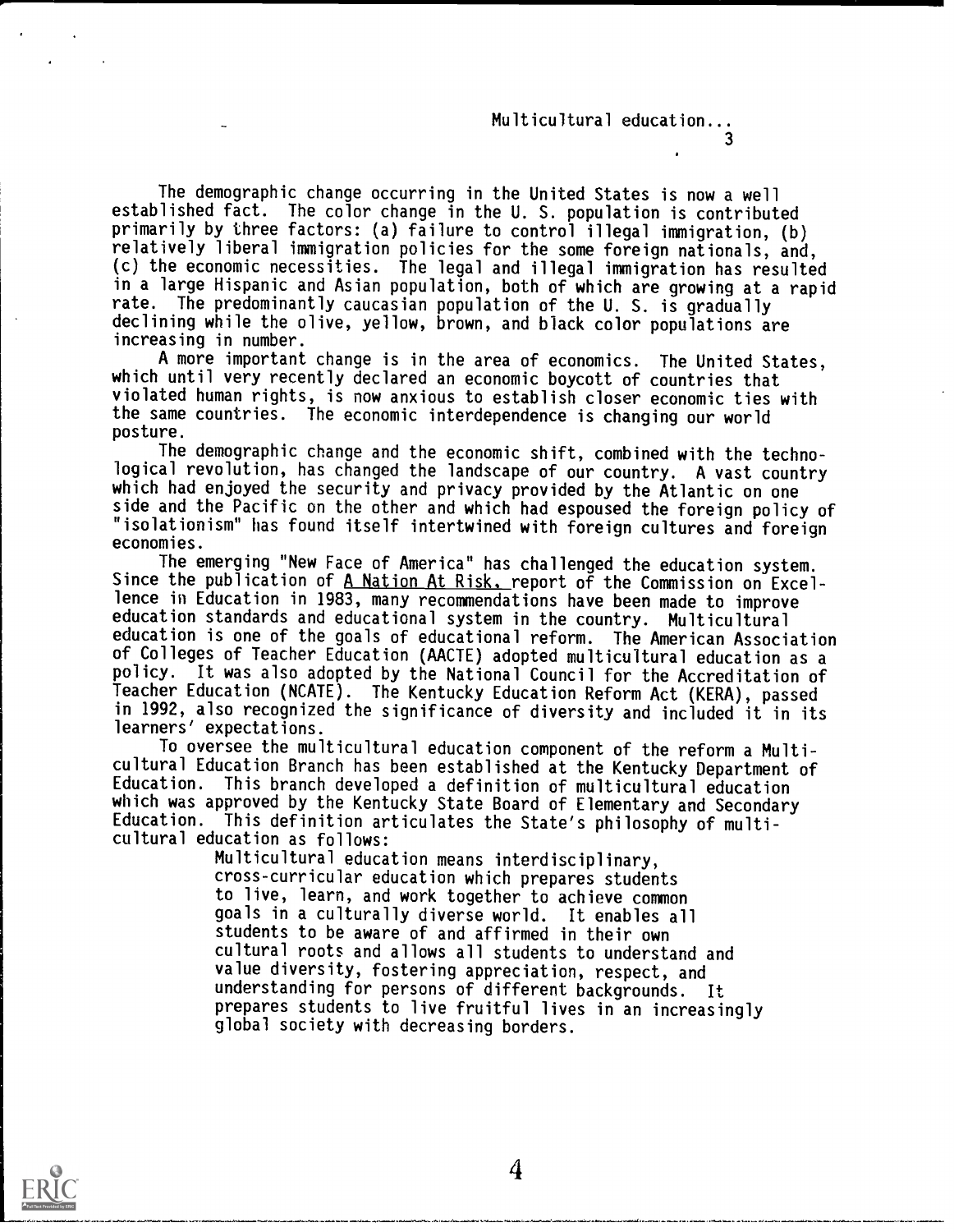### Purpose

This investigation was conducted to (1) determine the level of understanding and knowledge about multicultural education in freshmen level students, College of Education at Eastern Kentucky University in Fall 1992,

(2) discern the extent to which the students in this group were aware of multicultural education, understood it, appreciated, respected, valued, or encouraged it, (3) use this group as a control group and compare it with a similar group in 1996, five years after the implementation of KERA, for the purpose of measuring the effectiveness of multicultural education in Kentucky schools, and (4) use this group for a pre-and-post study to be conducted in 1996 just prior to the graduation of this group and determine the effectiveness of multicultural education in the teacher education program at Eastern Kentucky University.

### Methodology

The subjects were 143 students enrolled in EDO 100, a course required of all education majors in their first semester of the Freshmen year, in Fall 1992. At their first class meeting all students were given a sheet of paper with a prompt: Multicultural education is ... . The were asked to give a comprehensive definition of multicultural education. They were told that the definitions supplied by them would be used in a research study. Their anonymity was emphasized.

The definition of multicultural education adopted by the State Board of Elementary and Secondary Education was analyzed by this researcher and three collaborators, all caucasians, veteran teachers in neighboring school districts, one each at the early childhood, middle school, and high school level. The four carefully reviewed the definition of multicultural education adopted by the State Board of Education and identified its different levels of depth and sophistication. Quality indicators in the state definition were given a numeric value. A scoring guide ranging from cne to ten was considered. After considerable discussion, consensus was reached on a scoring guide ranging from one to six. The four scorers held a practice session in the application of the scoring guide and the assigning of points on a set of data collected of another group. Variances in scores among the four were discussed. Discrepancies were clarified. Remediation for discrepant readers was provided at this time. This practice session led to the finding of some blank and irrelevant responses. A score of zero was therefore added to the scoring guide, shown in Table 1.

> Insert Table 1 about here ------------------------

Another trial run was performed; this time to achieve consistency and estab-<br>lish inter-scorer reliability. After assuring reliability, three of the fo After assuring reliability, three of the four scorers read each definition independently and individually and scored it according to the scoring guide developed for this purpose. The fourth scorer

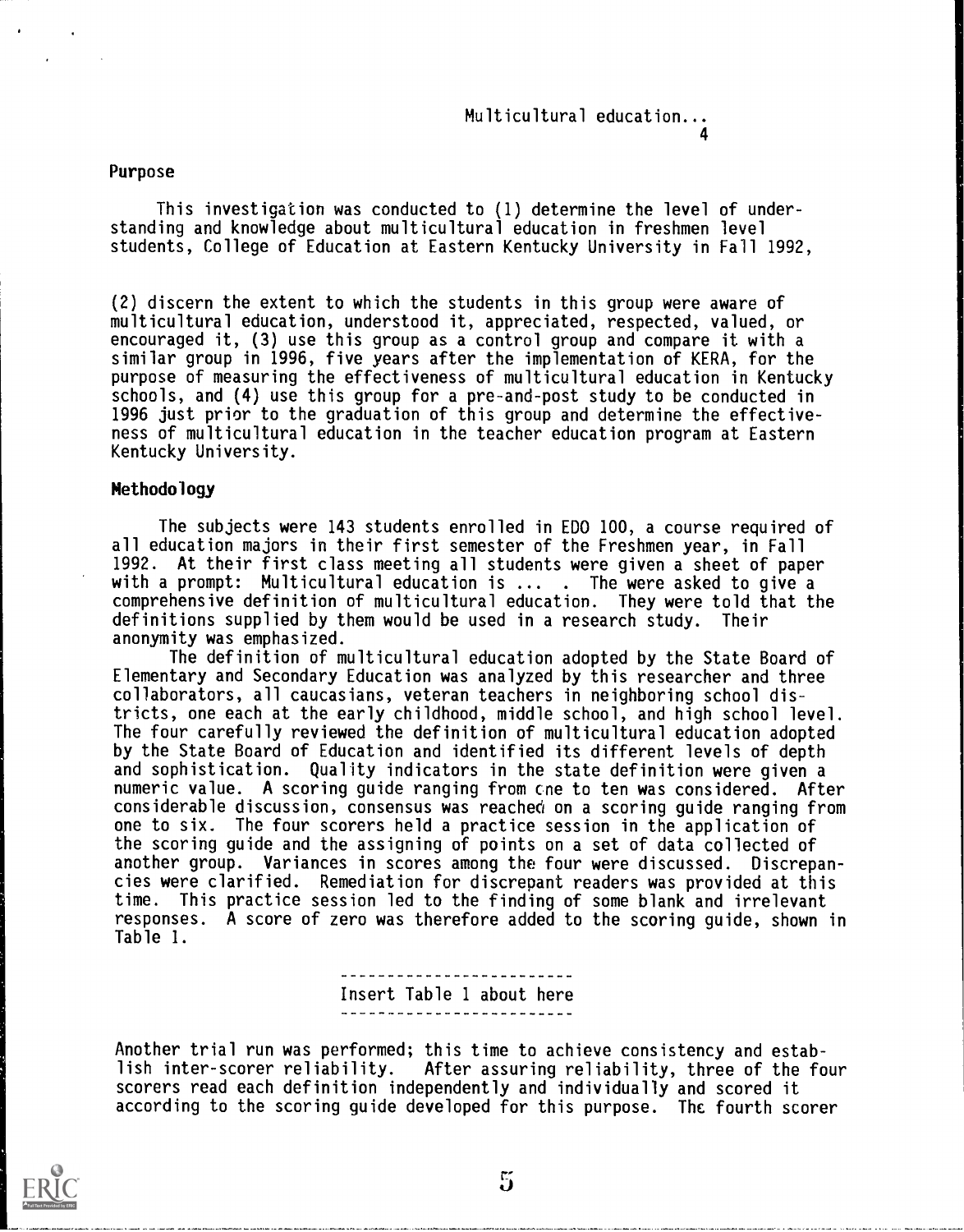### Multicultural education... 5

was unable to score on account of prolonged illness. Scores of each of the three readers were recorded and summed. Three responses were eliminated from the data because a variance in scoring of one or less point was not obtained. Individual means were computed for the remaining 140 subjects. Mean, mode, and median scores for the group were computed.

# Results

The data analysis performed yielded a range of scores from 0 to 5.3. The statistical procedures resulted in a group mean score of 1.1, median and mode score of 1.0. A complete descriptive statistics profile is shown in Table 2.

# -------------------Insert Table 2 about here

A ranked item analysis indicated that 45 subjects obtained an individual mean score of 1.0 which was the group median and mode score. A total of 16 subjects or 11% obtained a mean score of zero. A total of 35 subjects or 25% had individual mean scores of less than 1.0. A total of 77 subjects or 55% earned individual mean scores between 1.0 and 2.0. Six subjects or 4.2% had an individual mean score of 2.3. One subject or .007% of the sample earned a mean score of 3.3. A total of 4 subjects or .02% of the sample had a mean score between 4 and 5. And, one subject or .007% of the total population received a mean of 5.3, the highest score. The ranked item scores are presented in Table 3.

> 1000 - The Control of Control of The Control of The Control of The Control of The Control of The Control of Th<br>2002 - The Control of The Control of The Control of The Control of The Control of The Control of The Control o Insert Table 3 about here

In other words 11% of this sample population had no concept of multicultural education. One quarter of the sample had less than an awareness level in multicultural education. About 55% of the students in the sample had an awareness of multicultural education. About 4.2% of the subjects had some knowledge and understanding of multicultural education. Another .02% were at the acceptance and respect level. And finally a .007 valued multicultural education.

### Discussion

Results of this study support the fact that multicultural education is indeed addressed in the high school curriculum though only to a limited extent. Compared to 11% of the subjects who did not know anything about multicultural education 55% of the subjects were aware of cultural differences. Another 4.2% had some understanding of multicultural education. A few of the subjects had benefited from their multicultural education to a degree where they accepted, respected, and valued it.



 $6\overline{6}$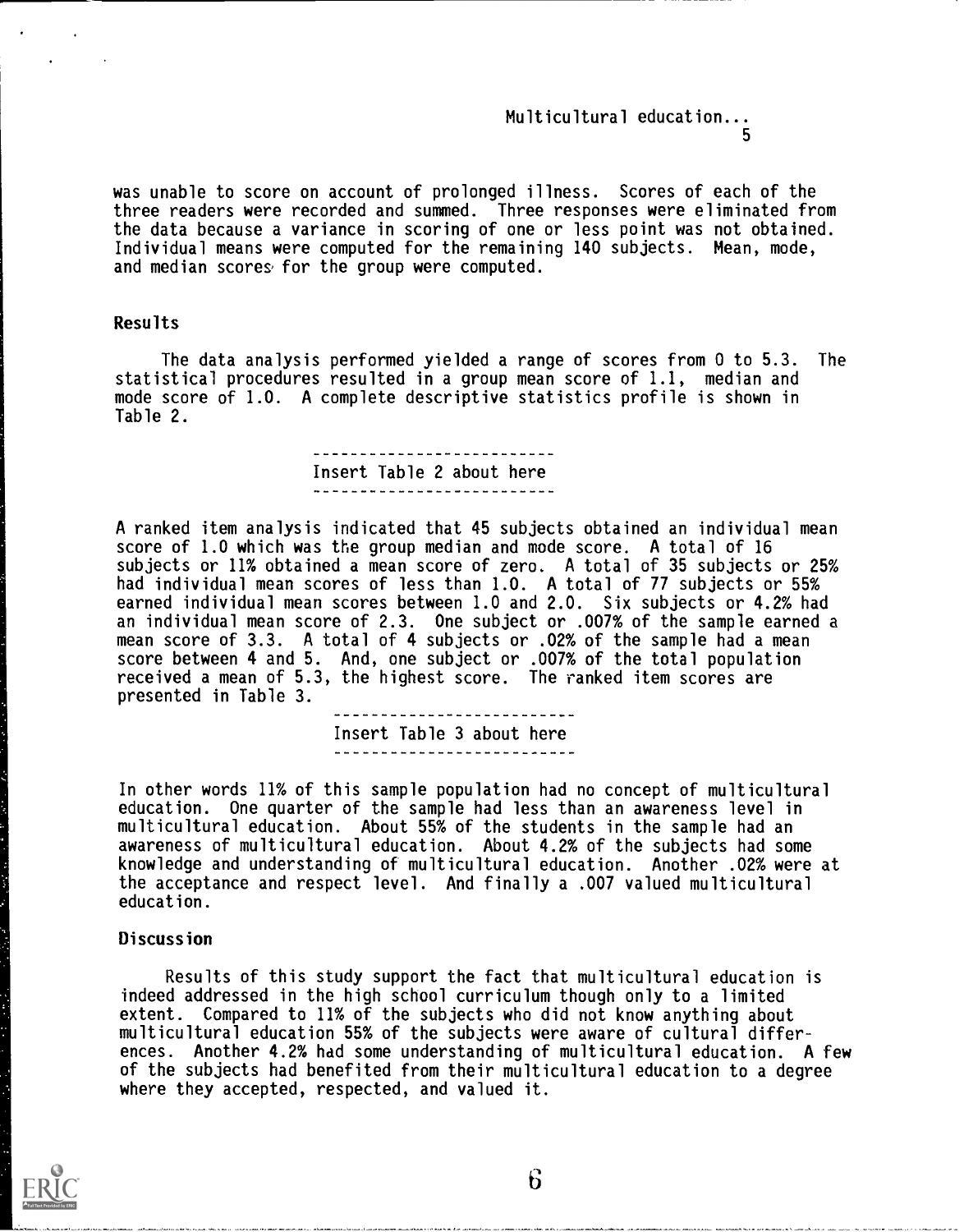# Multicultural education... 6

 $\mathbf{r}$ 

Several explanations may be offered to explain the low scores of the subjects. It is possible that multicultural education is addressed only superficially in the high school curriculum and, therefore, a large majority of the subjects in the study fell at the awareness level.

The subjects were given a prompt which structured the task required of them. The structure may have inhibited some students from expressing their The structure may have inhibited some students from expressing their ideas. It is also possible that freshmen level students who were the subjects of this study did not understand the term multicultural education which was used in the prompt. The high school curriculum might have used a different terminology.

An overwhelming majority of preservice teachers are residents of Kentucky which is reputed to be a homogeneous state. For a majority of this population multicultural education is an unknown and unfamiliar concept. A majority of the high school graduates in southeastern Kentucky are not exposed to diversity, do not relate to it and perhaps do not approach it with any degree of seriousness. They do not internalize the information specially when the information does not relate with their immediate environment and needs.

A number of the preservice teachers at Eastern Kentucky University are from the south and southeast of Kentucky which is quite rural in nature. Multicultural education is not well received by these students. They do not accept it and some are openly opposed to cultural differences. Their inner resistance to multicultural education may have interfered with the attainment of higher levels of multicultural education.

The subjects were told that the definitions given by them would be used in a research study. Many students do not look at research in a serious manner. Therefore perhaps they did not want to take the time and did not approach the task eriously.

According to multicultural education experts, multicultural education is<br>not a course or a set of courses. Instead, multicultural education is a process, an on going process. It is a climate which is perceived, felt, seen, lived in, and experienced by the learners. In this climate multicultural education is not taught; it occurs. Perhaps higher levels of multicultural education are attained when classroom instruction is combined with the right climate.

And last but not least, it is also possible that the scoring guide developed and used to analyze the data were not appropriate for the study. May be the different levels are not hierarchical in nature as they were used.

The data for the study were collected in Fall 1992. A large majority of the subjects had graduated from the high schools in Southeastern Kentucky in summer of 1992, only two years after the Kentucky Educational Reform Act had been implemented. It is hoped that the emphasis on multicultural education would increase as all of the elements of KERA have been fully implemented for a few years. A replication of this study and a comparison of the results with this one would be interesting to study the f' ll impact of KERA.

### Conclusions

According to the results of this study 11% of the total sample of this study did not know anything about multicultural education. More than half of the subjects (55%) had an awareness of multicultural education. Six of the



7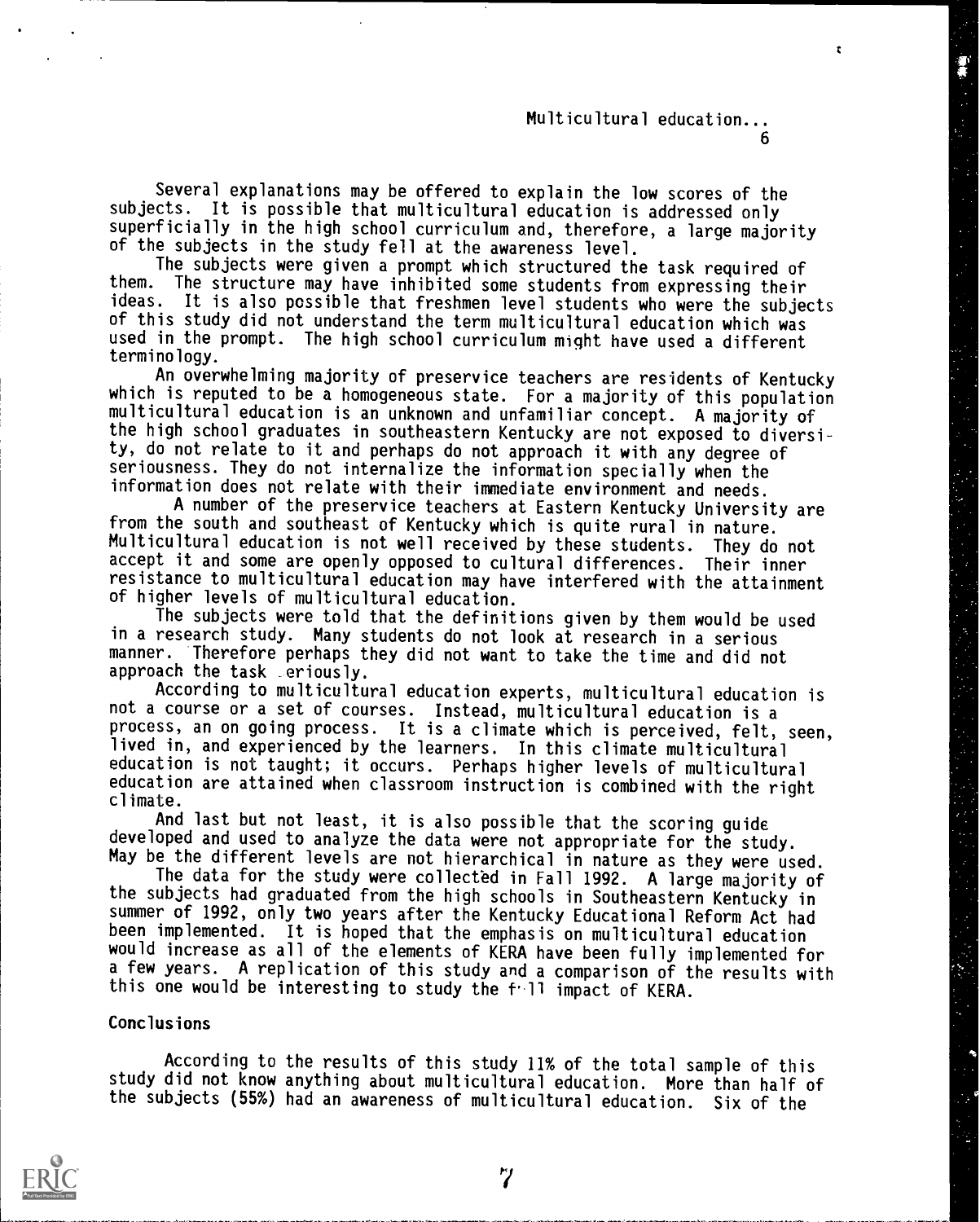# Multicultural education...  $\mathcal{T}$  and  $\mathcal{T}$

140 subjects in the sample had some knowledge and understanding about the research topic and only one subject in the sample was at the encouragement level. It can be concluded that according to the scoring rubric used in this study the freshmen level students in the College of Education in Fall 1992 had a negligible knowledge about multicultural education. A replication of this study in the near future would show the effectiveness of KERA vis-a-vis multicultural education.

Multicultural education is also a standard of the National Council for the Accreditation of Colleges of Teacher Education (NCATE). Given the present level of awareness regarding multicultural education in the preservice teachers at the College of Education a concerted effort is needed to bring the students to par in order to meet the NCATE criteria regarding multicultural education.

### References

American Association of Colleges for Teacher Education, Commission on Multicultural Education. (1973). No one model American. Journal of Teacher Education, 24, 264-265.

Aragon, J. (1973). Cultural conflict and cultural diversity in education. In L. A. Bransford, L. M. Baca, & K Lane (Eds.), Cultural diversity and the exceptional child. (pp. 24-31). Reston, Va.: Council for Exceptional Children.

Correa, V. I. (1989). Involving culturally diverse families in the educational process. In S. H. Fradd & M. J. Weismantel (Eds), Meeting the needs of culturally and linguistically different students: A handbook for educators. (pp. 130-144). Boston: Little, Brown and Company. Time Inc., TIME. SPECIAL ISSUE. FALL, 1993.



8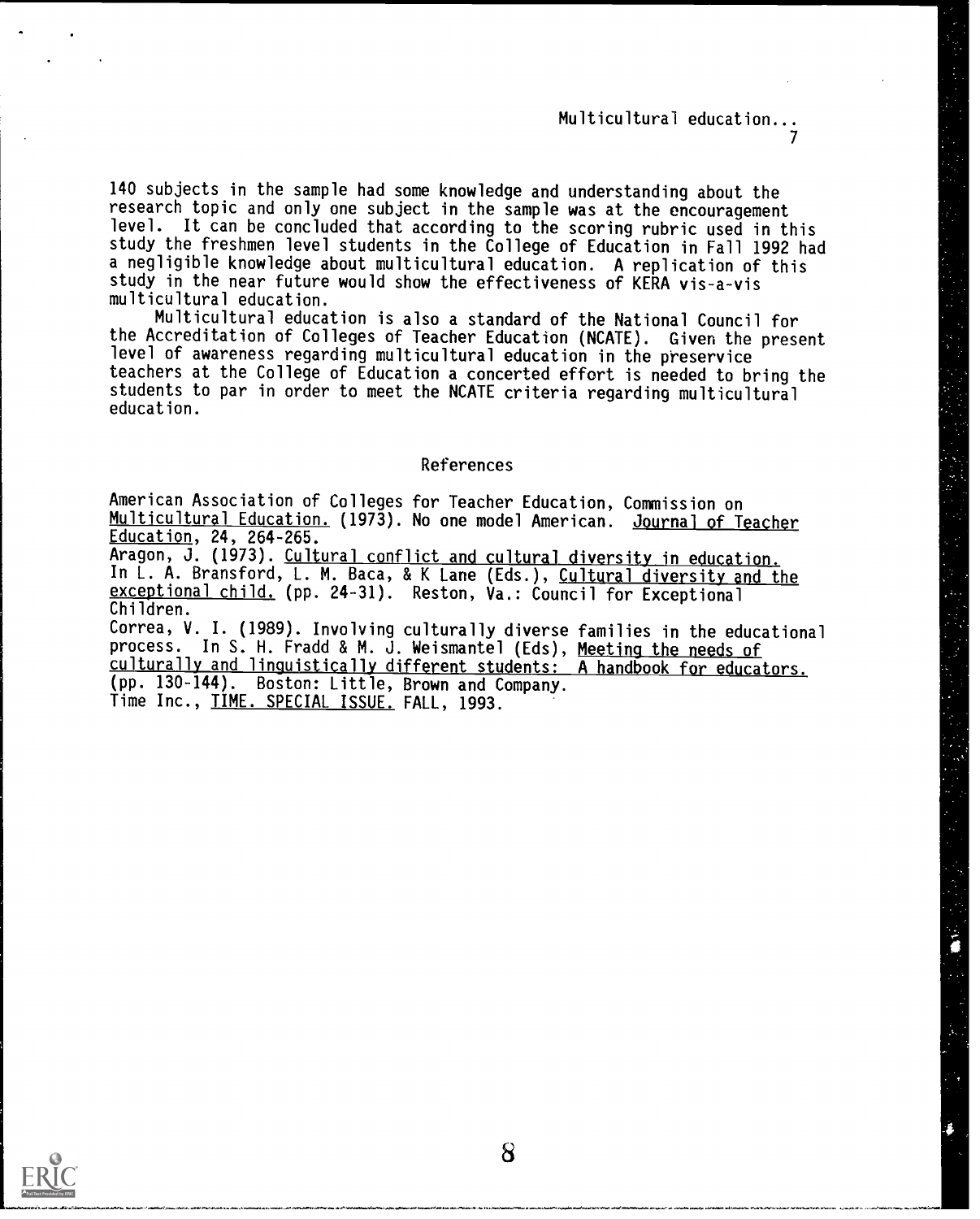# Table 1 . Scoring Guide

- 0. The definition given is completely irrelevant or a blank sheet of paper has been turned in.
- 1. Demonstrates awareness of the existence of cultural differencees/diversity.
- 2. Demonstrates some understanding and knowledge of cultural differences or cultural diversity.
- 3. An indication that the individual accepts, and/or appreciates cultural diversity.
- 4. An indication of respect, admiration, or regard for other cultures.
- 5. An indication that the writer values cultural diversity, sees some usefulness, significance or merit in it.
- 6. An indication that the author encourages, promotes, advances, or fosters cultural diversity.

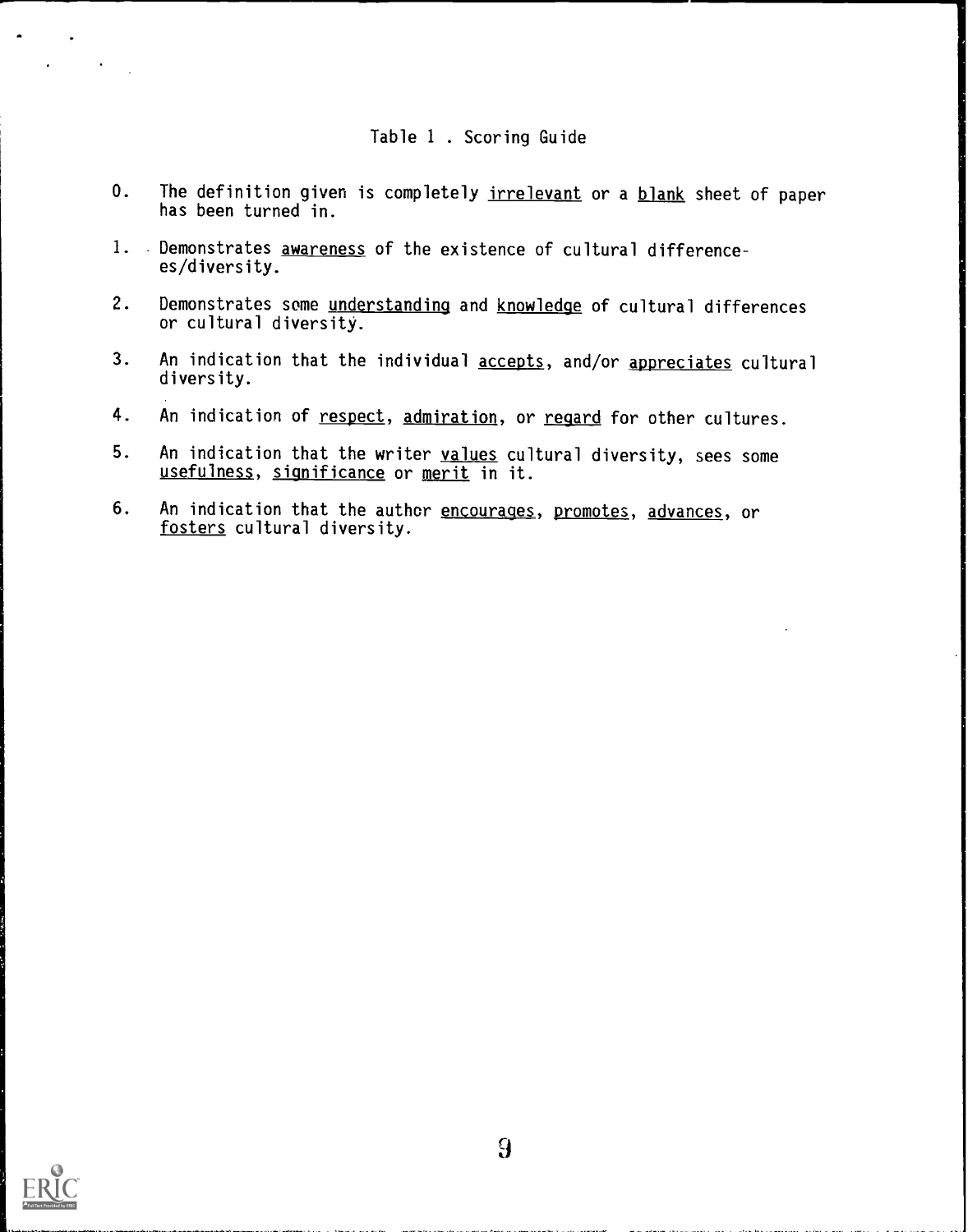| DIE ZT DESCRIPTIVE SIATISTICS PROFILE<br>$N = 140$ |  |              |  |  |  |  |
|----------------------------------------------------|--|--------------|--|--|--|--|
| MEASURE                                            |  | <b>VALUE</b> |  |  |  |  |
|                                                    |  |              |  |  |  |  |
| <b>MEAN</b>                                        |  | 1,10357      |  |  |  |  |
| MEDIAN                                             |  |              |  |  |  |  |
| MODE (45 items)                                    |  | 1            |  |  |  |  |
| <b>RANGE</b>                                       |  | 5.3          |  |  |  |  |
| MINIMUM VALUE                                      |  | 0.0          |  |  |  |  |
| MAXIMUM VALUE                                      |  | 5.3          |  |  |  |  |
| SAMPLE VARIANCE                                    |  | .85315       |  |  |  |  |
| SAMPLE STD DEV                                     |  | .92366       |  |  |  |  |
| POP VAR                                            |  | .84706       |  |  |  |  |
| POP STD DEV                                        |  | .92036       |  |  |  |  |
| <b>SKEWNESS</b>                                    |  | 2.13946      |  |  |  |  |
|                                                    |  |              |  |  |  |  |

kURTOSIS : 6.27961

<u>لا المحمد المراجع المدينة المستحمل المتح</u>

# Table 2- DESCRIPTIVE STATISTICS PROFILE

 $\ddot{\phantom{a}}$